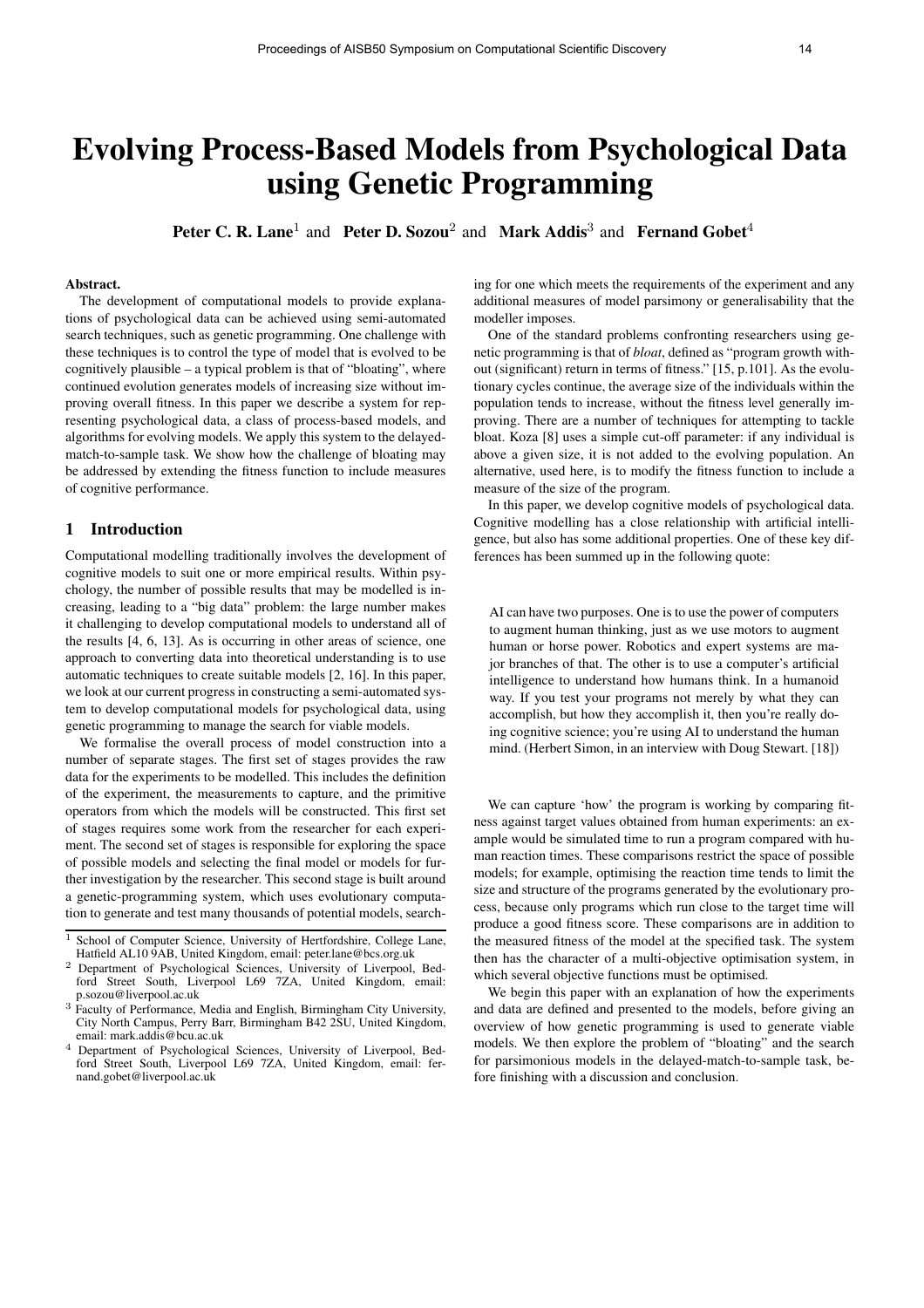Our proposed system is based on the standard characterisation of scientific research as a heuristic search through a combinatorially large space [10]. The central idea is that computational models are computer programs, which can be tested in a simulated experiment to obtain predicted results. We evaluate the models by comparing their predicted results with the results obtained by humans in a similar experiment. The search space is defined as the space of possible computer programs.



Figure 1. Schematic diagram of system

We divide the system up into a number of stages, as illustrated in Figure 1. The experiment(s) to test are defined in the 'Theory Evaluation Environment,' with the target human data contained in 'Experimental Data.' The space of potential computer programs are defined by the 'Set of Operators.' There are many techniques for managing the search through the space of potential computer programs: in this paper we use a genetic-programming approach [8, 15]. The search process is controlled using the 'Set of Initial Theories' and 'Set of Parameters,' and attempts to optimise the programs against the 'Fitness Function.'

The genetic-programming system works by evolving a population of *candidate models*. An initial population of models is either constructed randomly or seeded from earlier results. Then, processes of mutation and crossover are used to generate a new population, using the fitness function to prefer new models based on the better performing models in the current population. The population is evolved in this way for a number of generations, and the best model in the final population is returned as the 'Cognitive Theory.' We discuss these processes in more detail in the rest of this section.

## 2.1 Experimental Constraints and Fitness

The Theory Evaluation Environment is responsible for managing the experimental data, and evaluating a fitness function on each of the candidate models. Each set of experimental data is considered as a *constraint* on the model, and is defined from three pieces of information (following [9]):

- 1. The experimental setting, consisting of its stimuli, and the separation of the stimuli into training and transfer sets.
- 2. The data collected from the participants.
- 3. The measure of fit used to compare the model's performance with the participants'.

Constraints can take many forms, and the closeness of the predicted result to the target result can be measured in different ways. In the experiment below, the constraints are the absolute difference from the target average performance and/or reaction time. Constraints may use other error functions or measure qualitative information, such as how close the model's results are to a particular relationship, such as logarithmic.

The genetic-programming system uses a measure of *fitness* to assess the quality of models. In the experiments below, we combine up to three separate components to make up this fitness function. These components are:

- 1. The overall *performance* of the model at the task;
- 2. The *reaction time* of the model when doing the task; and
- 3. The *model complexity*, measured as the size of the program.

The optimisation literature offers a range of techniques for handling separate components in combination (single-objective) or independently (multi-objective); see [9] for an overview. In this paper, we combine components by simply adding the separate components together to make an overall fitness function to optimise.

#### 2.2 Model Definitions

The models are created by combining operators from a Set of Operators; the operators and the rules for their combination form a *theory language* for expressing cognitive models. In principle, these operators can be defined so as to create almost any form of computational model, from symbolic to connectionist. Within this paper, we follow [3] and define a symbolic, process-based class of models. The models have a short-term memory, of three items, and can read from three input positions. The model also has a "current value," used for intermediate results.

The operators are shown in Table 1. The operator Input1, for example, reads the current value of input position 1 into the current value. The operator Compare23 will compare the second and third STM locations, placing true into the current value if they are the same, or false if not. Prog2 is used to chain two operators together, to perform in sequence.

Each operator has a time cost to it, and the total time cost is used to match the delay in making a decision; the time costs are shown in the second column of Table 1. Notice that some of the operations are repeated for different choices of STM position or input position. For example, AccessStm1 accesses position 1 of STM, and operators AccessStm2 and AccessStm3 are also included to access positions 2 and 3 of STM – these three operations are represented in a single row of the table, to save space. Similarly, there are three comparison operation to compare STM positions 1 and 2, 2 and 3 or 1 and 3.

Each model is represented as a program, as shown in Figure 2, which illustrates both the graphical representation for the program, and its Lisp S-expression syntax, as used in the output from the evolutionary system. This program is then "run" in the simulated experiment, to generate a set of simulated results, to be compared with the human data, using the fitness function.

# 2.3 Search Using Genetic Programming

We manage the search through the space of candidate models using a form of evolutionary computation known as *genetic programming* [8, 15]. Evolutionary computation is an approach to optimisation that applies a Darwinian evolutionary process to the current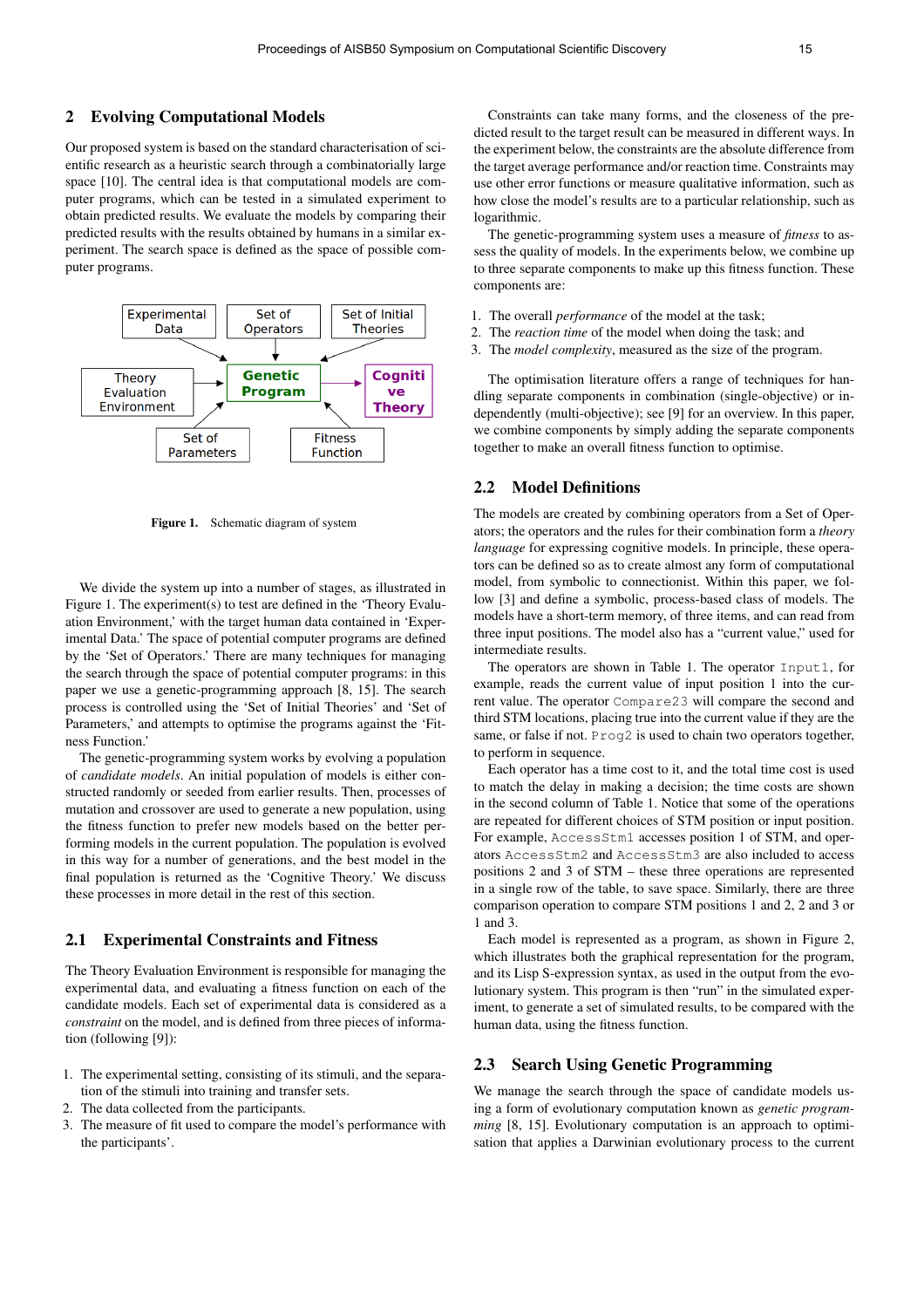| <b>Operator</b>                 | Time (ms) | <b>Description</b>                                             |  |  |
|---------------------------------|-----------|----------------------------------------------------------------|--|--|
| AccessStm1 $(2 \text{ or } 3)$  | 50        | Put item in STM slot 1 (2 or 3) into current value             |  |  |
| Compare $12(23 \text{ or } 13)$ | 200       | Current value is true/false if STM item $1/2/3 =$ item $2/3/1$ |  |  |
|                                 | 200       | Selects between two operators based on current value           |  |  |
| Input $(2 \text{ or } 3)$       | 200       | Read input position 1 (2 or 3) into current value              |  |  |
| Nil                             | 50        | Set current value to 0 ('false')                               |  |  |
| Prog2                           | 50        | Sequentially do two operators                                  |  |  |
| PutSTM                          | 50        | Push current value on to STM                                   |  |  |

Table 1. Operators used in DMTS models



```
(if Access-STM-2
     FunctionNil
      Compare-1-2))
(Prog2 Access-STM-2 Input-3)
(if (if Access-STM-2 Input-2 FunctionNil)
   (put-stm Access-STM-1)
  Compare-1-3))
```
Figure 2. Example of program: The same program is shown in its graphical representation (upper), and as an S-expression.

population of candidate models. Key characteristics of this process are the preferential *selection* of the most fit models for generating the next population. These selected models are then modified using *mutation*, to introduce random changes, and *crossover*, to produce new models from combinations of existing ones. Figure 3 illustrates these two forms of modification:

- *Mutation* takes an existing part of the tree and replaces it with an equivalent element. In the example shown, a '+' operator has replaced the root (top) node of the tree.
- *Crossover* takes two existing trees, selects a sub-tree at random in each, and then creates two new trees by swapping the sub-trees



Figure 3. Example of genetic-programming processes of mutation and crossover

over. In the example shown, the sub-tree  $(+ \ Y \ 4)$  is swapped with the sub-tree S.

The search process begins from an initial population formed from a random sample of models, generated by random combinations of the operators. In each cycle of evolution, the models in the population are evaluated with the fitness function. A new population is then generated using the mutation and crossover processes on selected models from the existing population. Models are preferentially selected from the existing population based on the fitness value. Additionally, the top few models (known as the 'elite') are automatically added to the new population, unchanged. The inherent variability in the process means that two runs of the search process are not guaranteed to produce the same result.

There are a number of parameters which can be adjusted to finetune the search for a suitable model. Two of the more important are the number of cycles of evolution performed, and the size of the population at each cycle; in general, larger populations permit greater diversity of models. Other parameters include the number of elite models to retain in the new population, the ways in which mutation and crossover are performed, and the composition of random or seed models used for the first cycle.

We use the ECJ toolkit [12], a Java-based genetic-programming toolkit, in our experiments. This toolkit provides a number of practical advantages, including the ability to run across multiple proces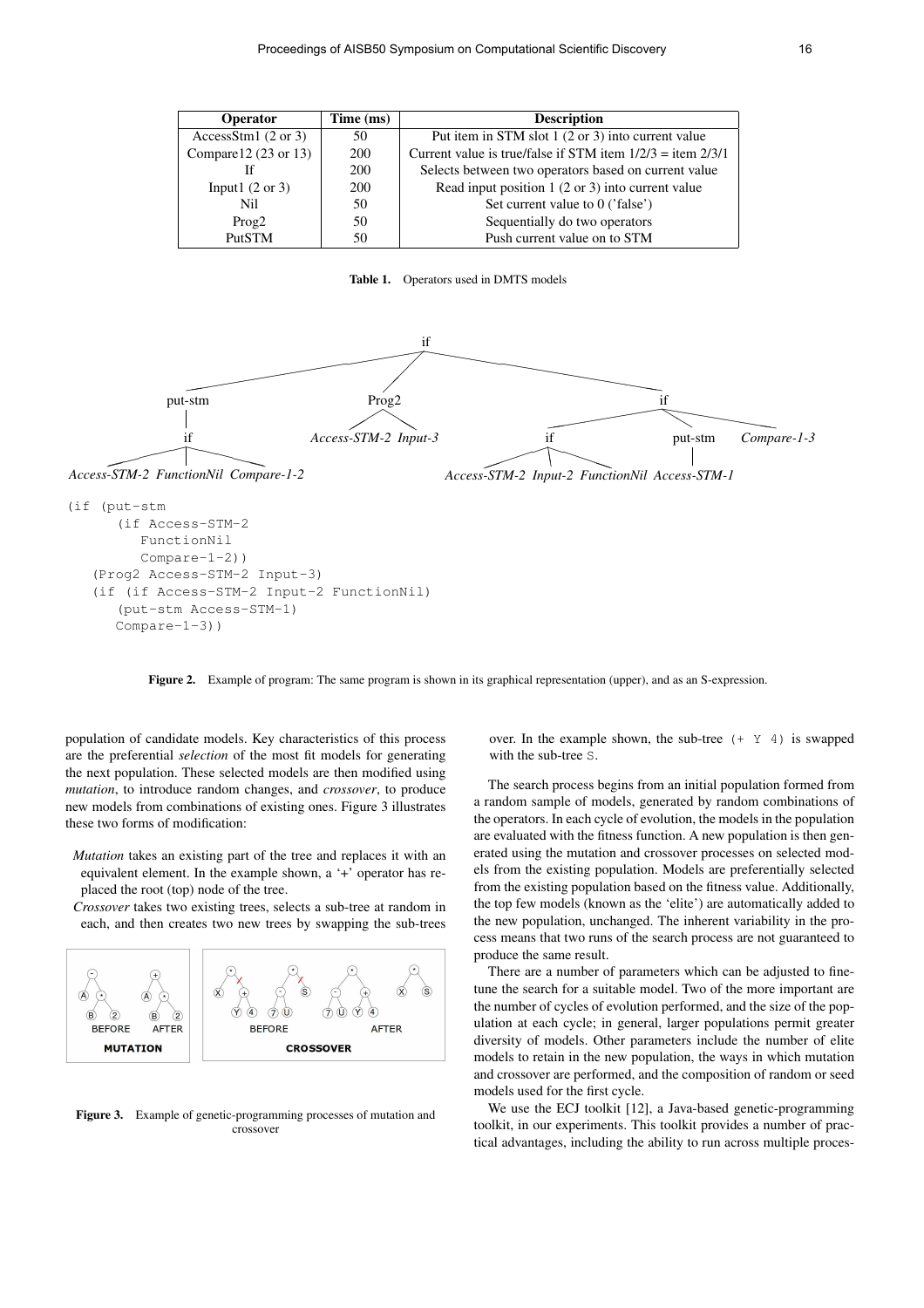sors, and an object-oriented approach which supports a natural subdivision of the system into different modules for programming.

#### 3 Experiment: Delayed Match to Sample

The Delayed Match To Sample (DMTS) task explores processes of short-term memory, categorisation and object recognition. Each trial in the experiment involves presenting a stimulus to the participant. After a delay, two stimuli are presented, one being the first repeated, and the other new. The participant must now identify which was presented first. Numerous studies have used this task, comparing results from different conditions, and looking at which areas of the brain are involved, including [1, 3, 7].

Here, we build on the work of [3] and develop some models of DMTS to optimise not only for performance, but also for reaction time (which was not used in [3]). The aim of the experiment is to explore issues of over-fitting, model parsimony and the problem of bloating.

We use three different measures:

- 1. *Performance* is measured by calculating the proportion of correct responses out of the total. The absolute difference between this and the target response (from Table 2) forms the performance measure. The smaller this difference is, the 'more fit' the model is.
- 2. The *size of the models* is measured by counting the number of nodes in the tree, up to a maximum of 1000, and then dividing by 1000. Hence, smaller models produce a smaller value, and hence are 'more fit' than larger models.
- 3. The *reaction time* is measured by accumulating the simulated time for the operators used when making a decision, and calculating the absolute difference with the target reaction time observed with the human participants (from Table 2).

We run four evolutionary cycles, using four conditions, varying the fitness function in each case:

Condition 1 measures performance only (as in [3]),

Condition 2 measures performance and uses the size of the models as a measure of parsimony,

Condition 3 measures performance and reaction time, and

Condition 4 uses all three measures: performance, reaction time and model size.

The combined fitness function is a real number, formed by adding the contribution from the relevant components in each condition, with 0 being a measure for a 'perfect' model, and larger values representing increasingly unfit models.

## 3.1 Experimental Setup

We attempt to model the experiment by [1], which used two sets of stimuli: tools and animals. Six stimuli were in each set, and four subjects were presented with sixty trials. Chao et al state there was no significant difference between results for the two sets; as it is difficult in our experiments to make a separation between tools and animals we just use the overall results for tools, as given in Table 2.

The data for the stimuli were simulated with random sequences of the digits 1 to 6. We assume there is no confusion in identifying a given stimulus. A further assumption is that our models are presented with all three stimuli simultaneously, and the task is to determine which of the second and third stimuli is the same as the

|                 | <b>Performance</b> |           | Time              |            |
|-----------------|--------------------|-----------|-------------------|------------|
| <b>Stimulus</b> | Mean               | Standard  | Mean              | Standard   |
|                 |                    | Deviation |                   | Deviation  |
| <b>Tools</b>    | 95%                | $+1.2\%$  | 767 <sub>ms</sub> | $+27.5$ ms |

Table 2. Human performance on DMTS task (percentage correct and reaction time)

first. These assumptions (also made in [3]) are reasonable as a test of our methodology, but are different from the original DMTS task and would need to be revisited before making strong claims of theoretical understanding from the models.

The models are defined by the operators given earlier in Table 1.

We used a standard set of parameters for the evolution, with 500 individuals in each population, the best 50 (elite) preserved across generations, and let the system run for 500 generations. Results for each condition were averaged over four runs of each model, to simulate the four participants, and sixty trials for each participant. Finally, results for each condition were averaged over ten different runs.

## 3.2 Experimental Results

Figure 4 shows a graph of performance against generation for the four conditions; the performance shown is the difference between the performance of the best individual found to that point compared with the target human value. This graph shows how the different achieved performance levels compare. Condition 1 produces the 'best' value for performance, with an almost perfect score; the score is so low, and the models so complex, that condition 1 is a typical case of overfitting. Condition 2 includes the size of the models, and produces a low performance score. Conditions 3 and 4 include the reaction time, which is an additional constraint on the models; this means the models are not so focussed on performance, and hence the scores are not as low as for condition 1. Most of the improvement occurs in the first 100-150 cycles, with only slight improvements found later.

Figure 5 shows a graph of program size against generation for the four conditions; the size shown is the size of the best individual found to that point (averaged over 10 separate runs). This graph shows how the different conditions produce individuals of different sizes. The most noticeable point of this graph is that the size of the models is smallest in conditions 3 and 4, which included a measure of the reaction time. Condition 2, which used a traditional measure of parsimony, also had a dramatic impact on the program size, but not as large as the measure of reaction time. As with performance, most of the changes in program size occur in the first 100 cycles.

Table 3 shows in tabular format the average performance, reaction time and size of the best models created by each of the four conditions, averaged over 10 runs. The performance and reaction-time measures are the absolute differences from the human times, shown in Table 2, and so smaller values are better. This table reinforces the impression from the above two graphs that a good compromise between reduced model size and excellent performance is obtained by introducing the reaction time constraint.

Adding in a measure of parsimony has a much smaller impact. The models generated by conditions 1 and 2 did not evolve against reaction time, but we can see that the use of parsimony has generated models which produce a quicker reaction time. In contrast, those models created by conditions 3 and 4, which included reaction time in the fitness function, produce a tighter fit to reaction time, as may be expected.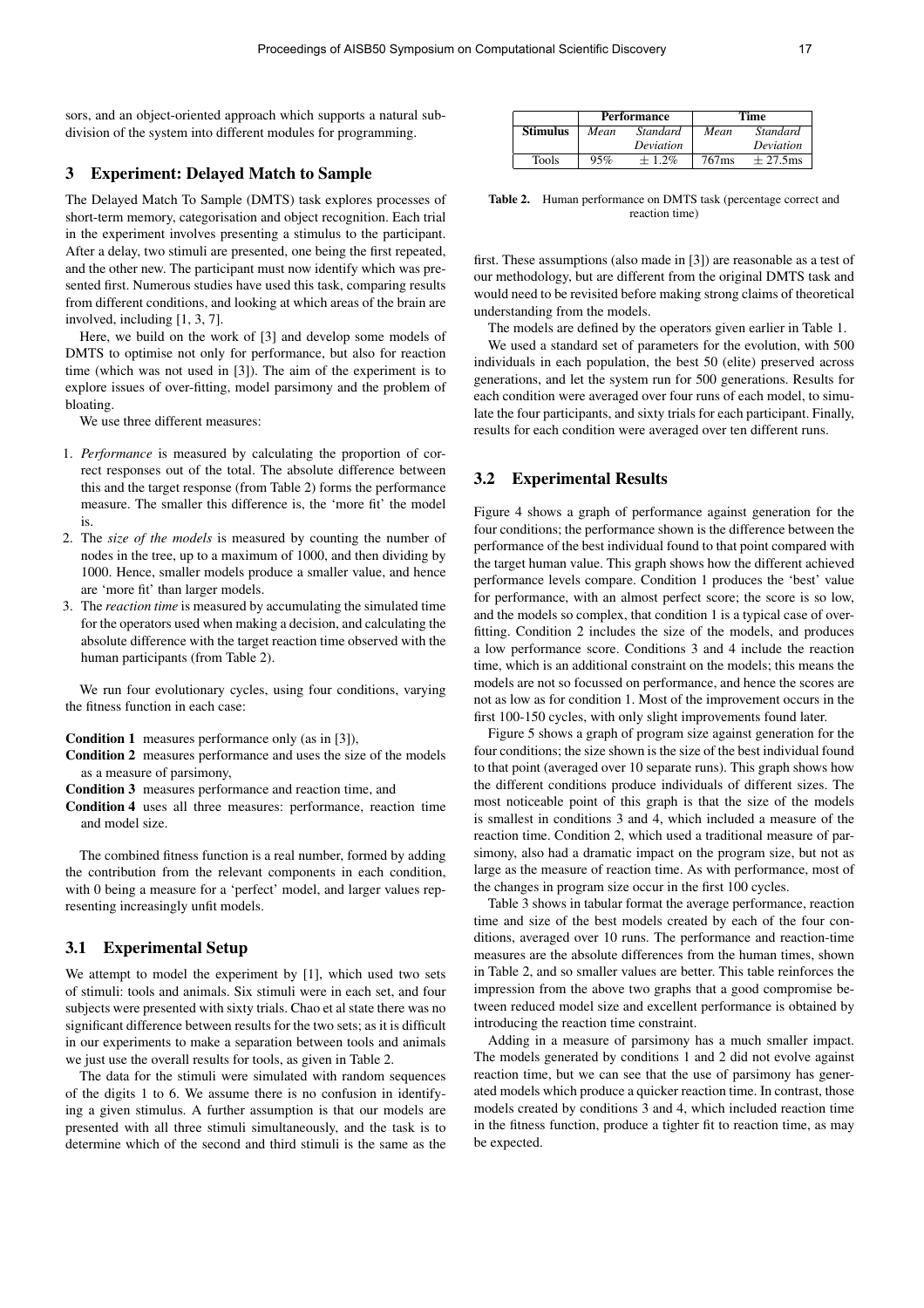

 $500$  $200$   $200$   $200$   $200$ condition 1 condition 2 condition 3 condition 4 600 Size 400 200  $\overline{a}$ 0 100 200 300 400 500 **Generation** 

**Program Size against Generation**

Figure 4. Performance against generation for the four conditions. Results are the mean over 10 runs. (Lower values of performance are better.)

|                      | <b>Condition</b> |       |       |       |  |
|----------------------|------------------|-------|-------|-------|--|
| <b>Measure</b>       |                  |       |       |       |  |
| Performance          | 0.001            | 0.092 | 0.221 | 0.222 |  |
| <b>Reaction Time</b> | 4.395            | 0.672 | 0.025 | 0.012 |  |
| Model Size           | 564              | 50 2  | 114   | 10.4  |  |

Table 3. Average results for best individual models created in each condition

# 3.3 Summary

This experiment is an extension of those previously reported in [3]. The results here differ firstly in that the experiment is implemented in Java using the ECJ toolkit, as described above. Also, the experiments include the timing of decisions as well as overall performance. Finally, larger populations with more cycles were used, and a measure of parsimony, in terms of program size, has been included to address issues of bloating. In comparison with [3] the models generated in condition 1 tend to be larger, which is due to different implementations of mutation and crossover in the genetic-programming libraries used. Also, the results here produce a better overall fitness score.

The main conclusion from this study is that the use of cognitive measures of *how* the model is performing, such as reaction time, can help reduce the overall complexity of the model, whilst retaining an acceptable level of task performance when compared with human performance. In effect, additional measures provide extra constraints on the space of viable models which can be generated from the set of operators. As is evident from the almost identical results of conditions 3 and 4, the inclusion of reaction time makes the need for a direct measure of parsimony, such as program size, unnecessary.

Figure 5. Program size against generation for the four conditions. Results are the mean of the size of the best-performing individual over 10 runs.

# 4 Discussion

Many areas of science are developing computational techniques to convert large amounts of raw data into theoretical understanding or practical algorithms. Although this idea has been explored at different times in the history of artificial intelligence [8, 11], ever increasing computational power and new theoretical insights have made significant advances possible in more recent times. Another driver of this recent interest in automatic techniques to analyse data is the increased availability of data in most sciences, due in part to the existence of the internet and in part to the larger amount of published research.

In most cases, the analysis techniques rely on a search over a defined space of potential functions or programs [10]. For example, in robotics, Deisenroth *et al.* [2] use a search over functions defined by Gaussian Processes to efficiently learn algorithms to control complex behaviours. A genetic-programming approach, with some parallels to the one adopted here and in [3], has been used in a physics setting, to find the laws of motion of a pendulum's swing [16].

In this paper, we have examined a genetic-programming approach to developing cognitive theories of psychological behaviour. We have explained the basic principles of genetic programming, the problem domain (DMTS), and the space of potential theories. Our main interest in this paper was to consider the role of different objectives in the fitness function in generating different models, and their performance fitness. The experiment compared models using a simple measure of performance fitness, with models developed additionally with either a constraint on timing or a measure of parsimony or both. Overall, we found that including the constraint on time led to similar benefits to including a measure of parsimony. This result may be interpreted as suggesting that developing cognitive models should use measures based on 'how' the task is performed (such as reaction time), as well as 'what' is done (such as overall task performance).